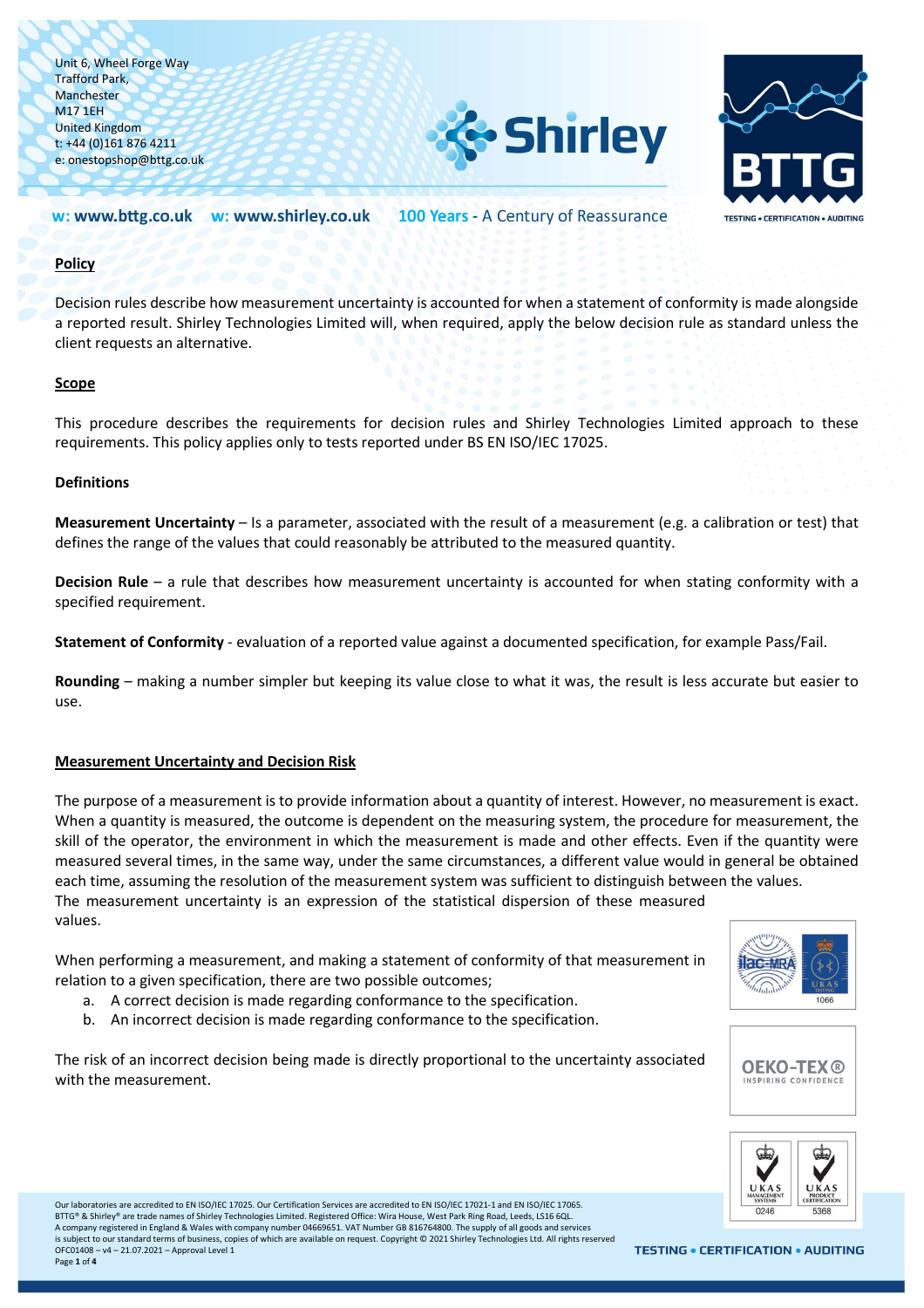



100 Years - A Century of Reassurance w: www.bttg.co.uk w: www.shirley.co.uk

## **Decision Rules**

The decision rule defines how measurement uncertainty is accounted for when stating conformity of a measurement with a specified requirement.

Decision rules are only required when a statement of conformity is to be reported along with a measured value.

If the decision rule is inherent in the requested specification or standard, the specification or standard describes how to account for measurement uncertainty, this must be followed.

Therefore, we are only required to determine a decision rule for reports which include a statement of conformity to a specification or standard which does not define how to account for measurement uncertainty.

## **Shirley Technologies Limited Policy for Decision Rules**

The Shirley Technologies Limited policy for decision rules is as follows;



If no statement of conformity is requested no decision rule is required, the measured value is reported along with the measurement uncertainty.

If a statement of conformity to a defined specification or standard is requested, and the defined specification or standard describes how to account for measurement uncertainty, then the result is reported in accordance with the requirements of the defined specification or standard.

If a statement of conformity to a defined specification or standard is requested, and the defined specification or standard does not describe how to account for measurement uncertainty, then as standard we will employ the below non-binary decision rule: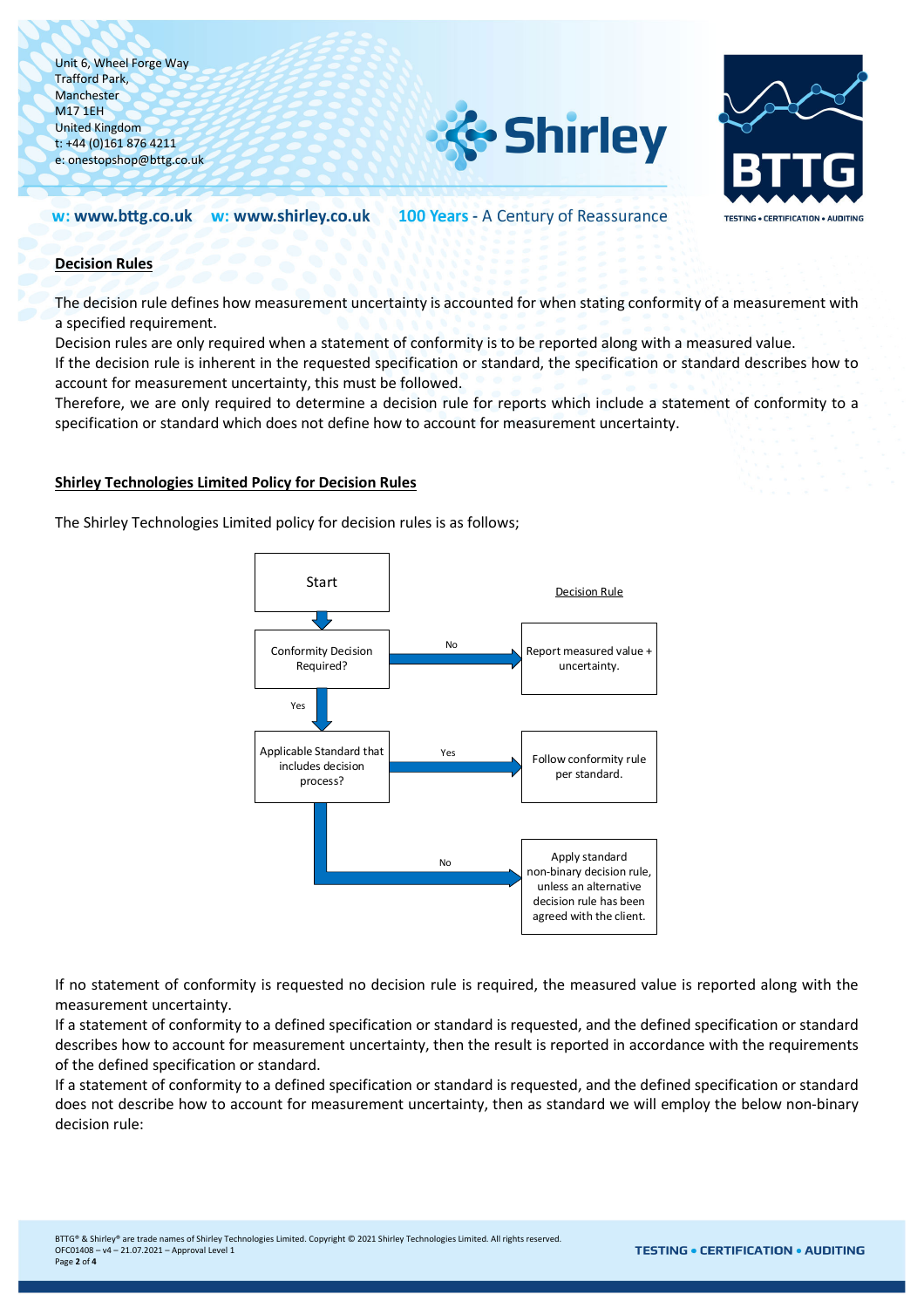



#### w: www.bttg.co.uk w: www.shirley.co.uk 100 Years - A Century of Reassurance

The outcome will depend upon where the result lies within the Acceptance or Specification/Tolerance intervals (acceptance limits below shown with a guard band equal in size to the k=2 expanded uncertainty). The below shows 4 instances.



For a statement of conformity to be valid, any test conditions with non-measurable outputs, for example environmental conditions or equipment specifications, must conform to the requirements detailed within the test standard or specification.

Testing will only take place if the test conditions meet the requirements detailed in the test standard (an expanded uncertainty (k=2, approximately 95% confidence level) will be applied when determining these test condition requirements).

All clients requiring a decision rule will be notified of the company policy to use the standard non-binary decision rule, where a client would prefer an alternative decision rule this can be discussed and agreed upon.

# **Reporting**

In reports both the result and expanded UoM are given along with the conformity decision.

Examples using specification limit (SL) and acceptance Limit (AL) where the size of the guard band (w) equals the size of the expanded measurement uncertainty (k=2, approximately 95% confidence level). In each case all testing conditions/equipment calibrations also conform to the relevant standard within 95% confidence limits unless stated.

Examples using an upper specification limit (SL) and acceptance Limit (AL)

- Pass the measured result is below the acceptance limit, AL = SL w.
- Probable Pass the measured result is inside the guard band and below the specification limit, in the interval [SL - w, SL].
- Probable Fail the measured result is equal to or above the specification limit but below the specification limit added to the guard band, in the interval  $[SL, SL + w]$ .
- Fail the measured result is above the specification limit added to the guard band,  $SL + w$ .